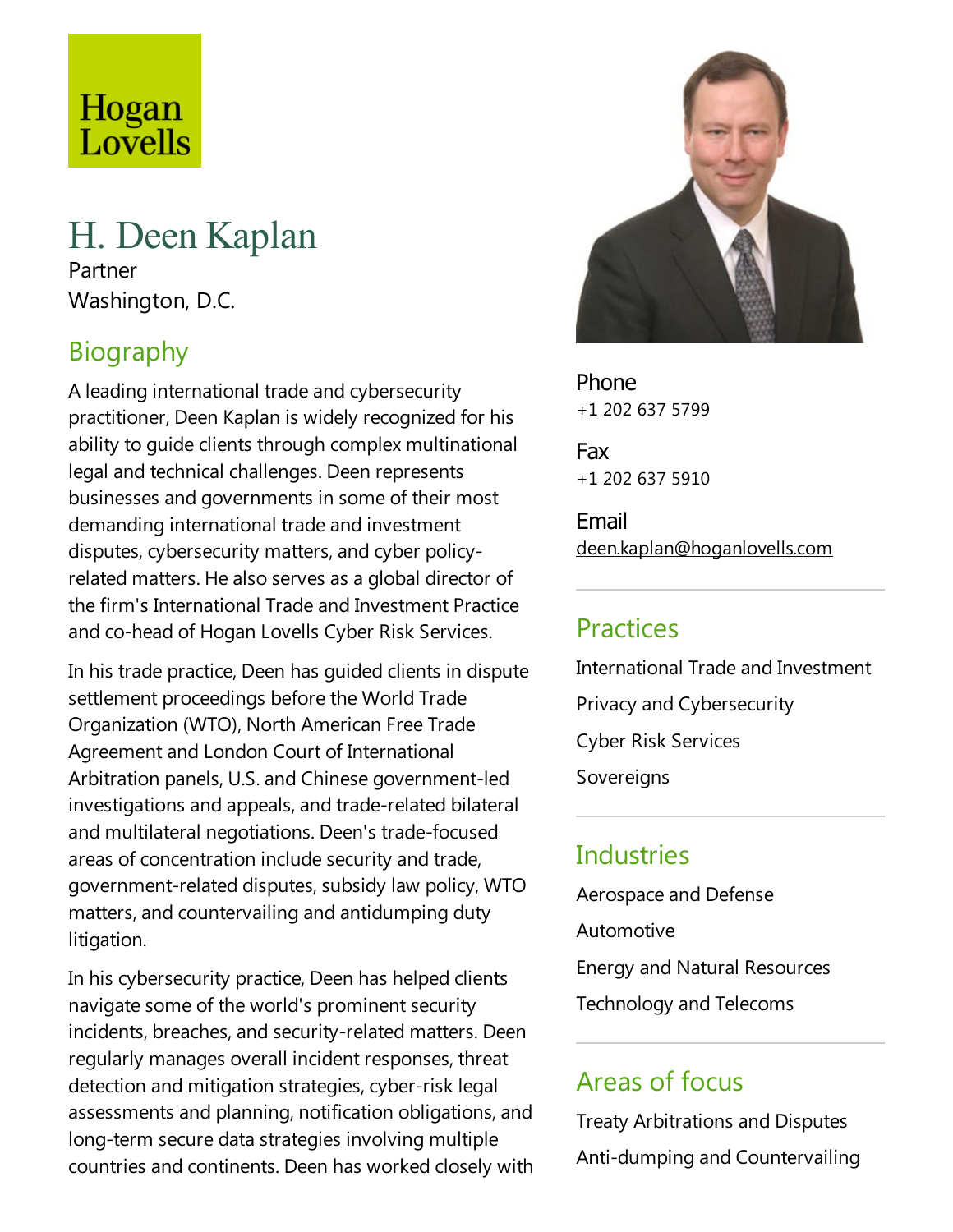corporate general counsel, dedicated internal and external IT staff, outside security consultants, and law enforcement authorities in North America, Europe, and Asia.

Chambers USA lauds Deen as "unbelievably smart," noting his role in one of the world's largest disputes and his capacity to "blow clients away" with his work.

Deen serves as co-chair of Hogan Lovells Technology Committee and is a member of the global Core Technology Group that helps manage the firm's technology policies and resources across more than 45 offices.

## Representative experience

Represent the government of Ontario in the world's largest countervailing duty dispute, including U.S., NAFTA, LCIA, and WTO proceedings and appeals.

Represent a major retailer in responding to the cybertheft of customer data, including extensive technical work with incident response professionals.

Represent Emirates Airline in countering a protectionist attack by a coalition of U.S. airline groups led by Delta, American, and United Airlines.

Represent companies, associations, and governments in review, assessment, and strengthening of their cyber risk policies and incident response plans.

Represented the Ford Motor Company in the Russian antidumping investigation of light commercial vehicles from Turkey, Germany, Italy, and Poland.

Represent major global technical services provider in a U.S. government investigation of sophisticated cyberattacks against the company's IT systems.

Represented the U.S. Grains Council and DDGS industry in the Chinese antidumping investigation of U.S. DDGS.

Represent multinational corporations in effectively identifying, addressing, and mitigating the risks associated with sophisticated cyber-attacks.

Duty Investigations

WTO Policy and Legislation

Trade Legislation, Policy, and **Negotiations** 

Breach Preparedness, Response, Investigation, and Communications

Risk Management, Governance, and **Compliance** 

Public International Law

State Aid and Subsidy Control

Sovereigns: International Trade

## Education and admissions

## Education

J.D., Georgetown University Law Center, magna cum laude, Order of the Coif, 1997

M.Div., Gordon Conwell Seminary, cum laude, 1986

B.A., Duke University, magna cum laude, 1982

#### Bar admissions and qualifications

District of Columbia

Virginia

#### Court admissions

District of Columbia Court of Appeals

Supreme Court of Virginia

U.S. Court of Appeals, District of Columbia Circuit

U.S. Court of Appeals, Federal Circuit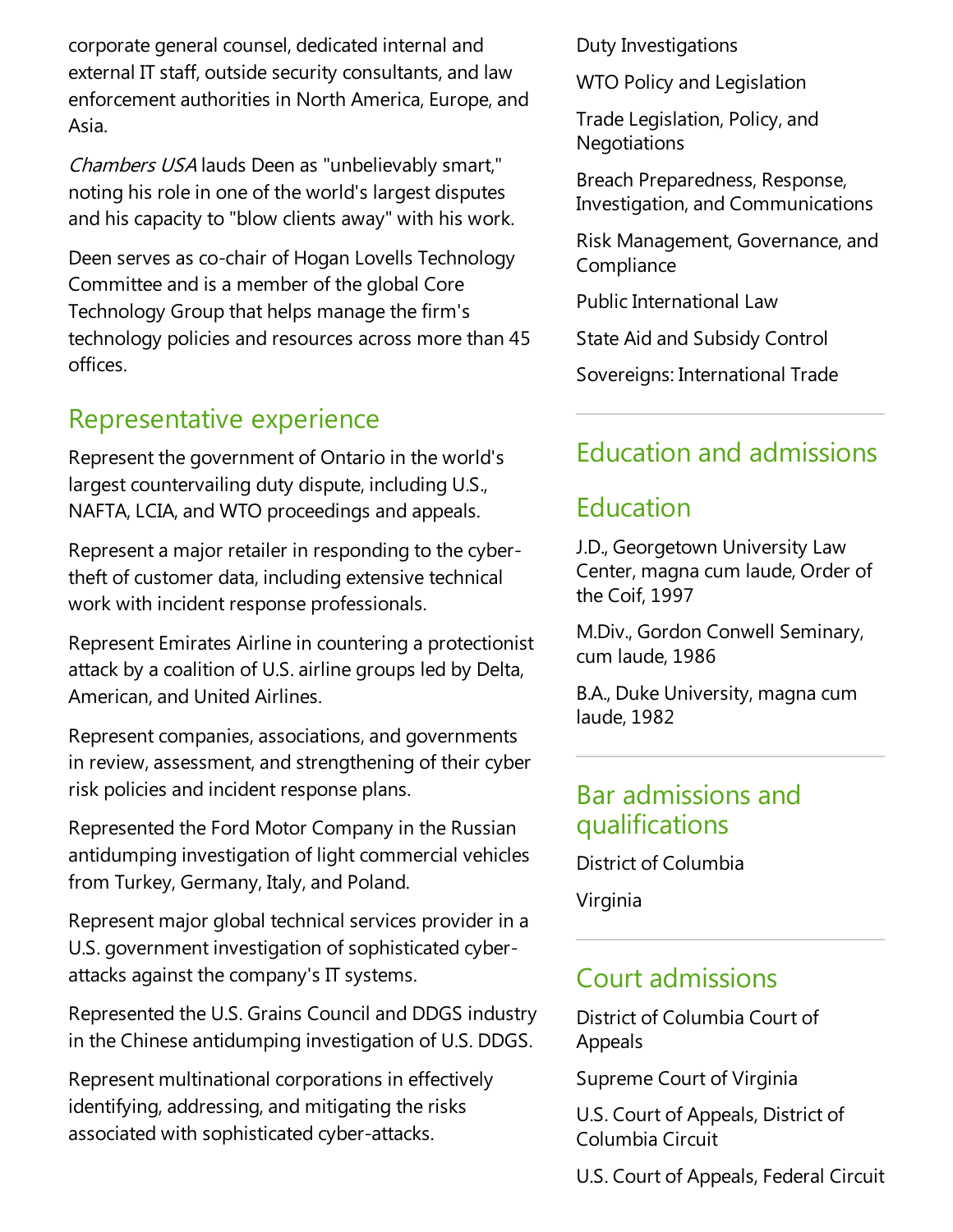## Awards and rankings

- Best Lawyers District of Columbia, Best Lawyers in America, 2021
- International Trade: Trade Remedies & Trade Policy (USA), Chambers Global, 2007-2022
- International Trade: Trade Remedies & Trade Policy (Nationwide), Chambers USA, 2005-2022
- Dispute Resolution: International Trade, Leading Lawyer, Legal 500 US, 2019-2021
- **Dispute Resolution: International Trade, Legal 500** US, 2007, 2011-2021
- Trade and Customs, Who's Who Legal: The International Who's Who of Business Lawyers, 2011- 2021
- International Trade and Finance Law, Best Lawyers in America, 2013-2014
- Guide to the World's Leading International Trade Lawyers, 2007-2008

#### Latest thinking and events

- **Press Releases** 
	- **In landmark decision, state-to-state USMCA panel** finds U.S. tariff on solar products from Canada unlawful
- **News** 
	- $\blacksquare$  U.S. and EU have reached a settlement regarding Section 232 tariffs on steel and aluminum products
- **News** 
	- $\blacksquare$  FinCEN provides regulatory relief to casinos, allowing "non-documentary" identification verification
- **News** 
	- $\blacksquare$  USTR opens process for possible reinstatement of product exclusions from China Section 301 tariffs
- **News** 
	- **Proposed rule seeks to significantly strengthen U.S.** Government "Buy American" requirements
- $\blacksquare$  Insights